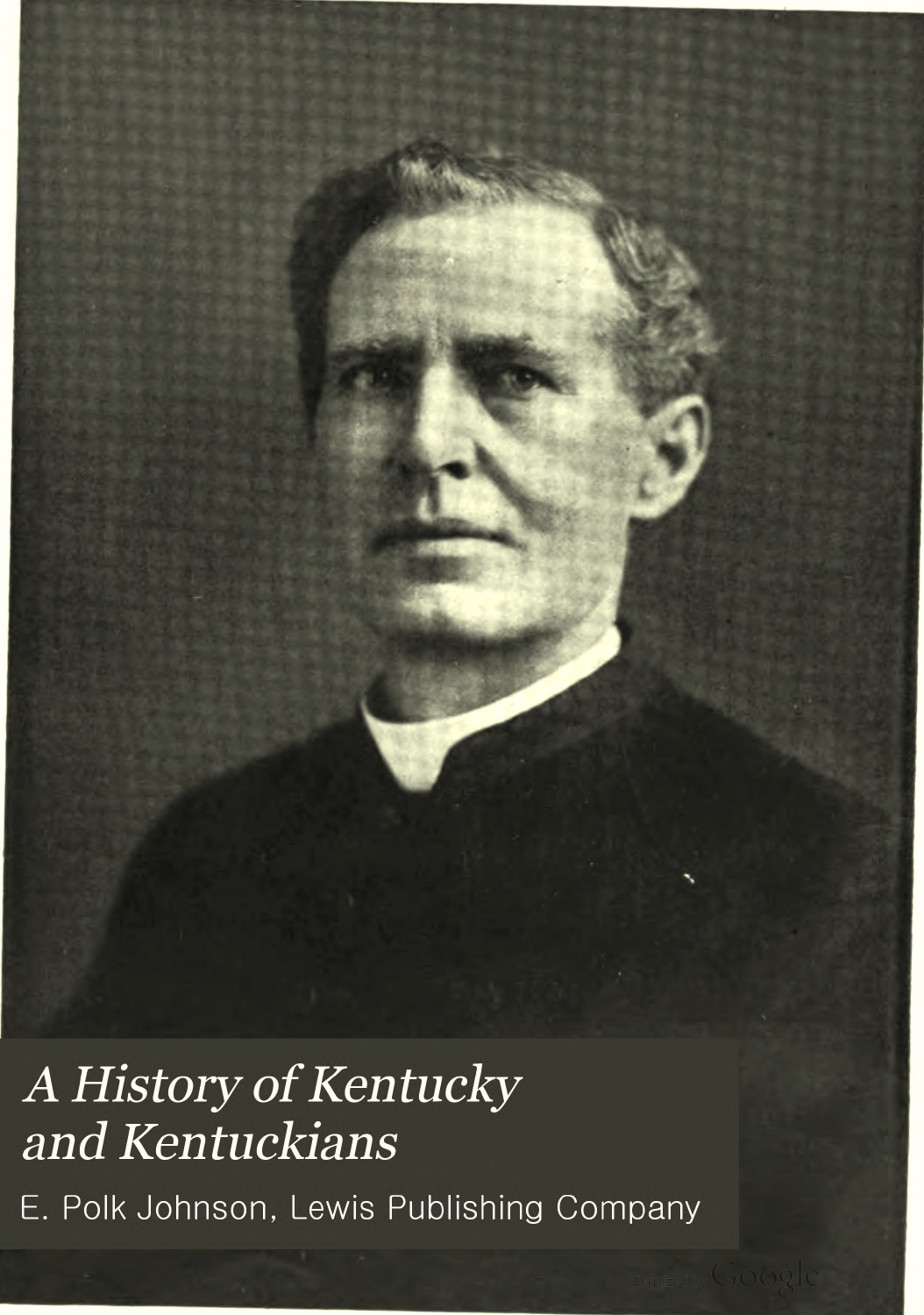

## HARVARD COLLEGE LIBRARY

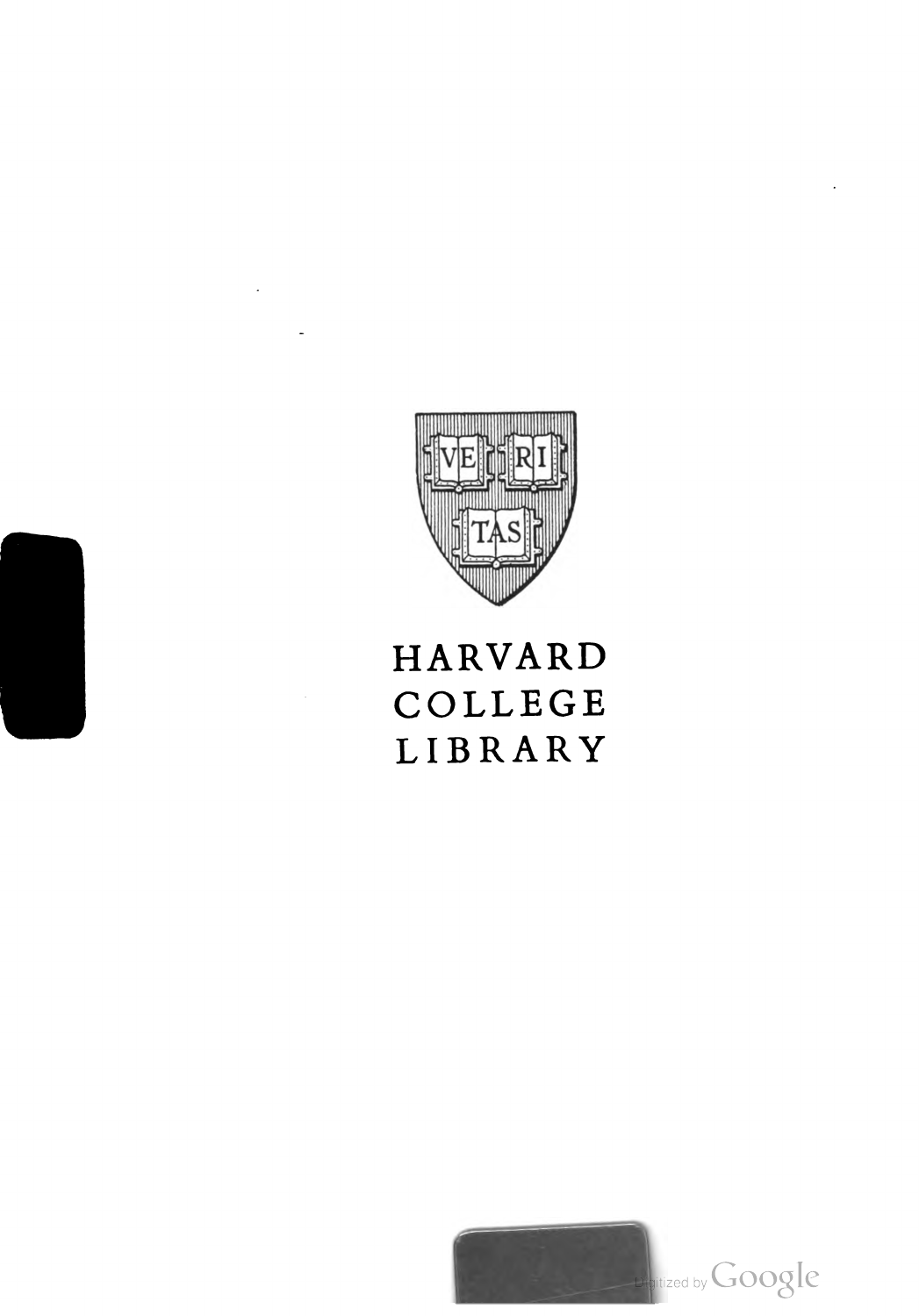## **A HISTORY**

**OF** 

## KENTUCKY AND KENTUCKIANS  $3,$  $\mathcal{N}$  $\boldsymbol{\mathcal{L}}$

The Leaders and Representative Men in Commerce, Industry and Modern Activities

> BY E. POLK JOHNSON

> > VOLUME III

ILLUSTRATED

PUBLISHERS: THE LEWIS PUBLISHING COMPANY CHICAGO—NEW YORK 1912

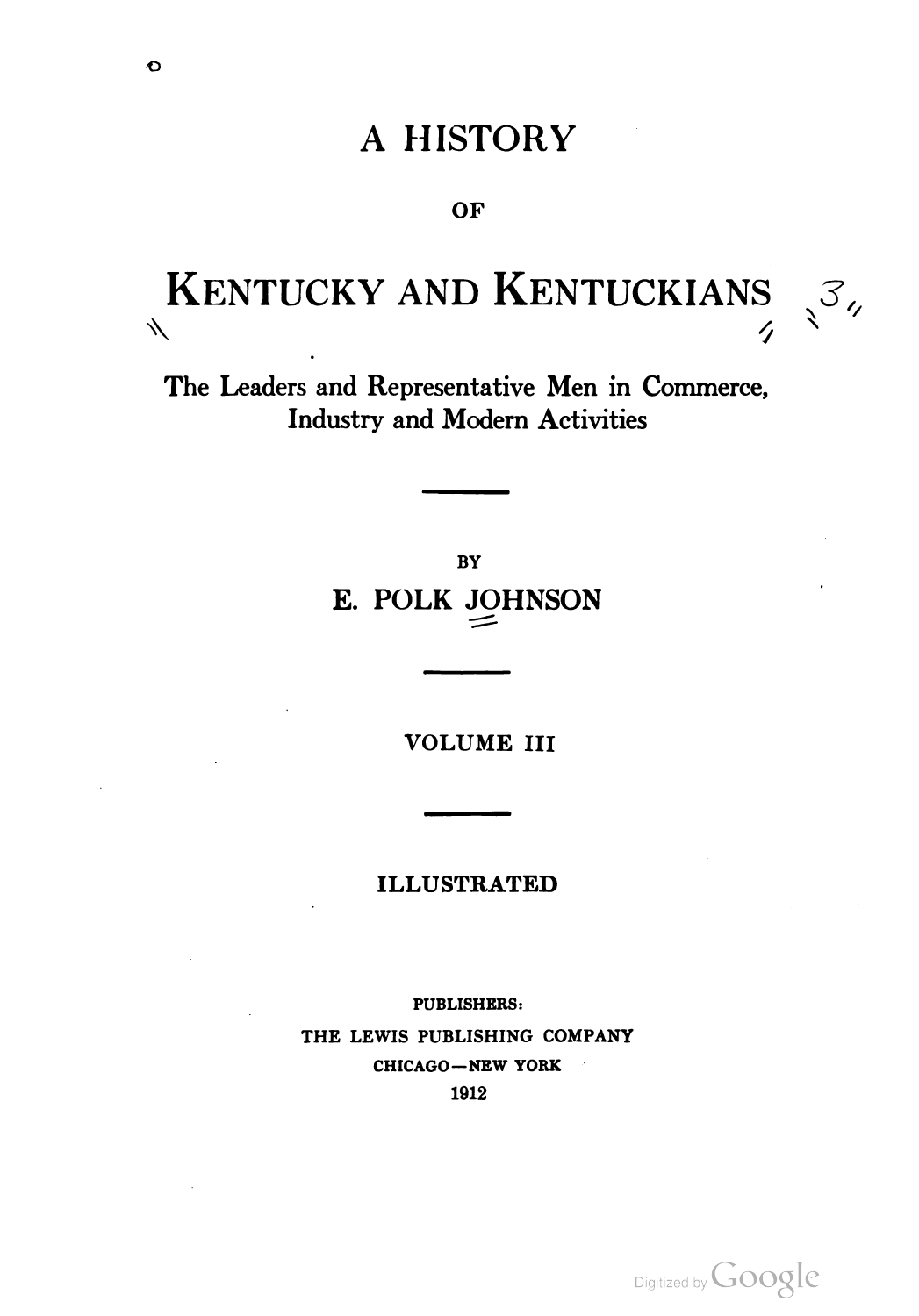county which is now Robertson county, July 26, 1829, the son of Aaron and Polly (Lewis) Owens. The former, a native of Maryland, came here as young man and chose as his wife one of the state's fair daughters, Polly Lewis, a native of Bracken county. Aaron was one of a family of nine children, whom to enumerate in order of birth were: Mason, Marion, Ennis, Aaron, Andrew, Arthur, Serepta, Sallie and Nancy, Aaron being the only one who survives at the present day. He was reared and has always resided at or near his present home. As his father, like most of the citizens of his day, was a man of moderate means, and as the family was large, it was only logical that he should make his own way, and he has been most successful despite the fact that he had practically no start, and he has reared to useful maturity a large family of children. He has followed fanning and has been a considerable land owner, having at one time three hundred acres. Although of advanced years, he enjoys very good health. He has always been partial to the principles and policies for which the Republican party stands sponsor and he is a member of the Mt. Olivet Baptist church, as was also his wife. He has been in the advance guard of many progressive movements and as previously men tioned, was one of those who helped to lay out Robertson county. He and his wife were mar ried about the year 1849, and they gave to the state a family of thirteen children, whose heritage it was to have antecedents of fine ideals and strong character: Amanda, the eldest child, married James Mullikin, and resides near Georgetown, Kentucky; Emily is the wife of Dora Mitchell, of Bracken county; Margaret is now Mrs. Benjamin Galbraith, and is also of Bracken county; Thomas is a citizen of Bridgeville, Robertson county, his wife having been a Miss Galbraith; Mary E. married Henry H. Pribble and is now a widow, residing in Paris, Kentucky; Hiram lives in May's Lick, Kentucky, his wife having been Miss Minnie Bratten; Nannie, who died some twenty-five years ago, married Alfred Jones, who survives her and lives in Clarke county, this state; the subject is the eighth in order of birth; Paris died in January, 1907, his widow, whose maiden name was Maggie Thompson, residing in Robertson county; Orrie is the wife of Lewis Jett of Robertson county; Ella is the wife of Henry Hughes, of Bracken county; Dallas died in February, 1907, her husband, George Hughes, having preceded her to the Great Beyond by three weeks; Maria, the youngest child, is the wife of Edward Barnett, of Robertson county.

To the public schools of the locality is Mr.

Owen indebted for the greater part of the education which he enjoys. At the age of twenty-two he concluded to establish a home of his own and married, his chosen lady being Miss Appie Woodward, the solemnization of the rites which made these two prominent young people one, occurring October 11, 1888. She was born April 1,1871, and is the daughter of Thomas W. and Jennie (Osborn) Wood ward, who reside at Jimtown, Mason county, aged seventy-four and sixty-eight years re spectively. Mrs. Owens is one of seven chil dren, the family being as follows: George N., deceased; Alfred R., residing at Pendleton, Kentucky, an agriculturist, his wife having been Mollie Gillam; John O., a farmer living near Lowell, Mason county, married Pearl Linn; William T., who died in September, 1888; the fifth in order is Mrs. Owens; Minnie is the wife of Alva Orme and resides at Par sons, Kansas; the youngest child, Gustavus, died September 30, 1898. The birthplace of Mrs. Owens was in Robertson county.

Mr. Owens has been engaged in agricultural and stock-growing pursuits from his earliest manhood and he has achieved that success which is ever the sequel to thriftiness, indus try and progressive methods. He has made many improvements on his property, which is adorned with a modern and attractive home and fine barns and outbuildings. In politics he gives his allegiance to the men and measures of the Republican party, his suffrage being ever given to their support. Mr. and Mrs. Owens are Baptists, their membership being in the Two Lick church. Their postoffice is Germantown, R. F. D. No. 1.

Rev. Mr. Mason Owens, an uncle of him whose name initiates this review, was one of the early Baptist ministers of Northern Ken tucky, where he is still well and kindly re membered for his good deeds, fine Christian living and genial personality.

WALTER SCOTT OSBORNE.-Probably no section of the United States is richer in interest ing family history than Mason county, and few of its citizens have furnished a more distinguished share of it than Walter Scott Os borne, a prominent farmer and stockman. Mr. Osborne's finely improved farm of five hun dred and fifty acres is situated in Dover pre cinct and is part of a grant of three thousand acres made to Captain Thomas Collier, a Revo lutionary soldier, by Governor Patrick Henry of Virginia. This famous tract has been di vided and is now in the possession of several influential families of the section.

The subject is not only a native son of the county, but he has the somewhat unique dis tinction of having been born in the home which

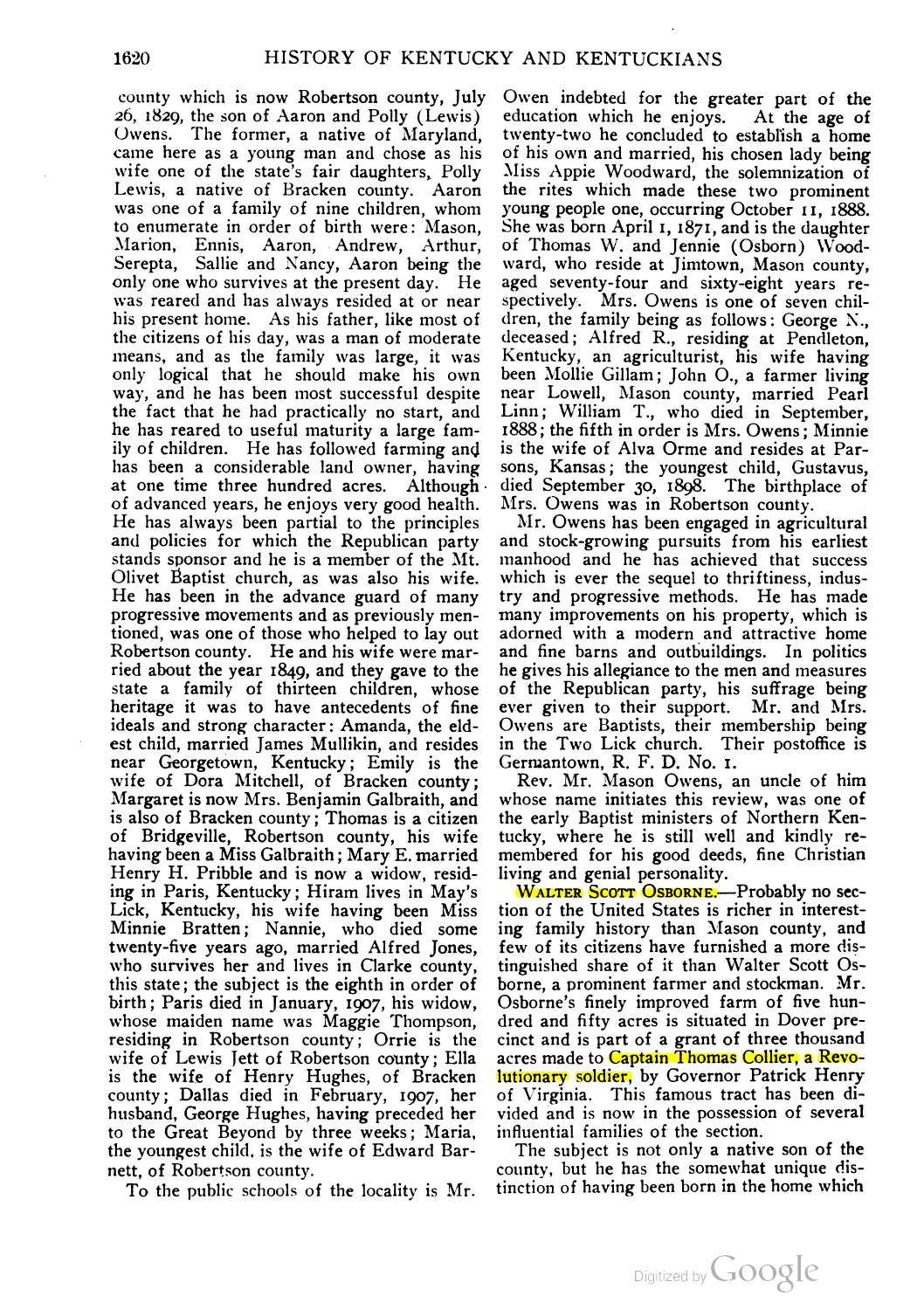is still his, its walls being, indeed, well worthy to him of the sacred name it bears. He is son of Charles and Melvina A. (Walton) Os borne. His father was a Virginian, born in Charlotte county, in 1808. When a youth he came with his father and the rest of the family to Kentucky, and as a result of this step, the rest of his life was passed in the Blue Grass country. He became a farmer and stockman and resided upon Tuckahoe Ridge until his demise, which occurred April 8, 1883. It was on Tuckahoe Ridge that his wife was born in 1810, her death occurring in 1895, when she had attained to the ripe old age of eighty-five. Mr. Osborne's grandparents were Daniel and Martha Frances (Collier) Osborne. The former was born in Charlotte county, Virginia. The family exodus to Mason county, Kentucky, was made about the year 1828, the caravan including many servants, and the ultimate location was made on a part of the above mentioned three thousand acre tract, which had been inherited by his wife from Capt. Thomas Collier. The Osborne genealogy has not been traced further.

In glancing at the maternal line, it is found that Martha Frances Collier, or Patsy, as she was called, was born in Charlotte county, and was the daughter of Captain Thomas and Martha (Dabney) Collier, who owned and occupied the Collier plantation, including the "Horse-pen" creek. It is now a part of the Sylvan Hill plantation. Captain Collier did not live upon his famous Kentucky lands, but lived out the remainder of his life in the Old Dominion, where both he and his wife passed to the Great Beyond. He turned his land over to his three sons, Benjamin, Dabney and Thomas. Thomas died unmarried; Benjamin married and his descendants, the living mem bers of the Holton and Bacon families, occupy his share of the grant; Dabney married twice. became the father of several sons and a daughter, and spent his later years at Nashville, Tennessee. He sold his share of the Captain Collier grant. It is a remarkable fact that all but ninety acres of the three thousand is still in the hands of descendants of the original owner.

Captain Thomas Collier was a son of John Collier, Ir., and Sarah Collier, his cousin and wife. John, Jr.. was the son of John Collier, Sr., and Miss Gaines, his second wife. John Collier, Sr., was the son of Charles and Mary Collier, and Charles Collier was born in Eng land about 1660, and resided in King and Rikt about Tocky, and Testica in Ting and "Old Families and Old Churches of Virginia," we learn that "he was prominent in all civil

and ecclesiastical matters in King and Queen county."

The worthy descendant of this noted line and the immediate subject of this review, W. Scott Osborne, was married November 3, 1869, in Mason county, his chosen lady being Miss Sarah Ann (affectionately known as Sally) Bouldin, born in Charlotte county, Virginia, May 27, 1844, the daughter of William Watkins and Angelina (Morgan) Bouldin. W. W. Bouldin was born at Bouldinton, Char lotte county, Virginia, in 1811, and died July 25, 1862, in that county and state, his remains being interred in the family cemetery at Bould inton, near the village of Drake's Branch. He was well-known and prosperous, being the owner of a plantation and a heavy tobacco raiser. Ephraim and Jane Flippen (Bedford) Bouldin, also Charlotte county people, were his parents. Ephraim was a son of James Bouldin and his wife, Sallie Ann Watkins, the Watkins family being of Charlotte county. James was a son of Colonel Thomas and Nancy (Clarke) Bouldin, the former having been captain under Colonel Bird in French and Indian wars and being subsequently pro moted to a colonelcy. With his father, also Thomas Bouldin, the line touches England, the last named gentleman having immigrated from Great Britain and settled in Pennsyl vania, where it is more than probable that Colonel Thomas Bouldin was born. From the Keystone state he moved to Maryland and later, about 1744, went on to what was then known as Lunenburg county, now Charlotte county, Virginia. He became a force in the life of the community in which his interests were centered, being at different times sheriff, magistrate and colonel of the militia, and he built the second frame house in the county limits. Before leaving Pennsylvania he had taken as his wife Ann Nancy Clarke, niece of Captain Richard Wood of the English navy. He was one of the leading figures at the time of the French and Indian war. He was ordered into service April 18, 1758, under Colonel Abram Maury of Virginia and was ordered to purchase arms for the poor ac cording to act of the assembly, November. 1758, the document bearing the signature of Francis Fauquier, his Majesty's lieutenant, governor of the colony of Virginia, who also appointed him sheriff of Lunenburg on July 7, 1759, There was also issued a commission from Dunmore, lieutenant and governor general for His Majesty of the colony and dominion of Virginia, appointing Thomas Bouldin lieutenant of militia of Charlotte county, such document being dated April 10,